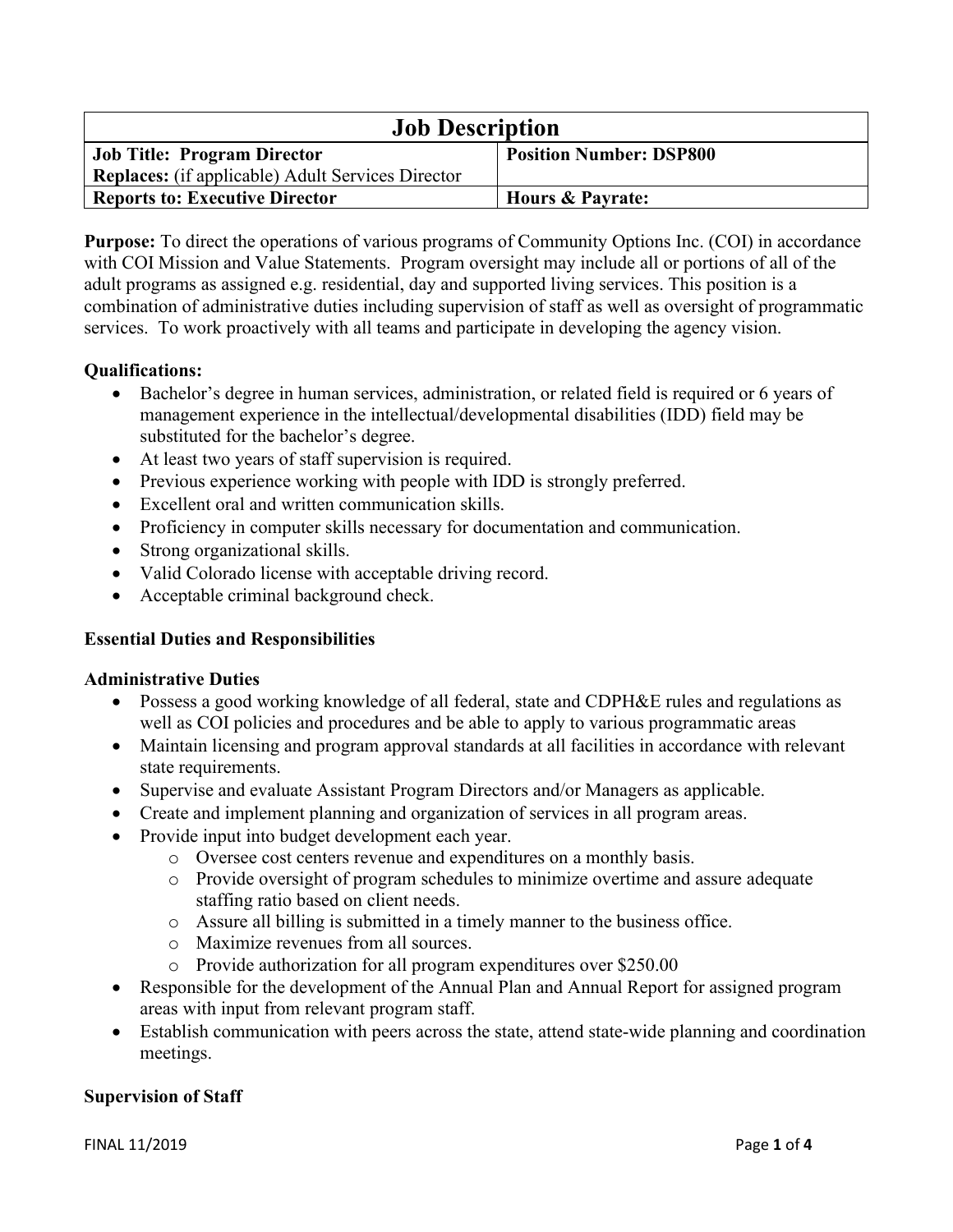- Provide leadership to management staff, motivate staff to perform well, recognize good performance.
- Manage direct reports, including recruitment, hiring, supervision, scheduling, development and evaluation of management staff.
- Complete evaluations of management staff in a timely manner as needed or required.
- Monitor staff performance. Administer disciplinary action with input from the HR Department as needed.
- Assure management staff training is completed within required timelines.
- Conduct regular managerial meetings.

### **Programmatic Duties**

- Ensure each client's rights are respected and all clients are treated with dignity and respect by all staff.
- Promote the concept of Person Centered Thinking and its implementation in the delivery of services in all program areas.
- Support all clients in developing their potential in becoming as independent as possible.
- Observe program operations and provide support and feedback to management and staff.
- Monitor program goals and objectives and report any unusual activities to the Executive Director.
- Report all incidents of suspected client rights violations, mistreatment, abuse, neglect or exploitation (MANE) to the Case Management Director or designee in timely fashion.
- Oversee all MANE investigations for assigned program areas.
- Make Occurrence Reports to CDPH&E as necessary and appropriate
- Attend all program surveys/inspections.
- Write and implement the Plan of Correction (POC) for all program surveys/inspections.

# **Other Required Duties**

- Complete all mandatory training requirements within 90 days of hire; maintain ongoing courses as required.
- Participate in the development of staff training including implementation and presentation as needed.
- Prioritize effectively and efficiently.
- Participate in administrative, staffing, behavior management, placement and other meetings as appropriate. Is a member of Administrative Team.
- Maintain familiarity with agency policies and procedures.
- Meet regularly with the Executive Director to discuss ongoing issues.
- Other relevant duties as assigned.

# **Working Skills**

- Maintain positive public relations with families, individuals, other agencies and the community at large.
- Promote and maintain appropriate professional and ethical relationships in accordance with policies, rules and regulations.
- Deal with stress and stressful situations in an effective, productive manner.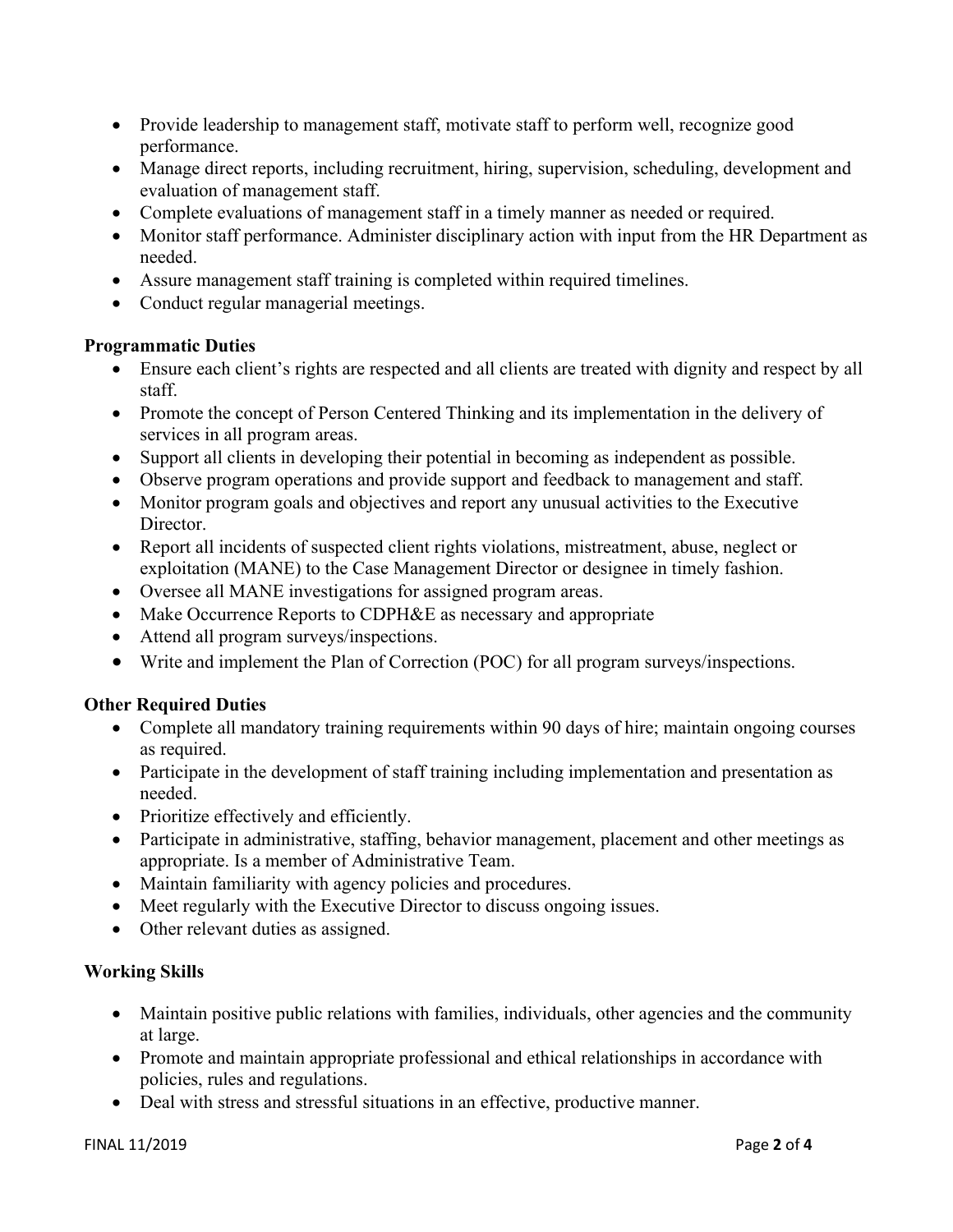- Work with minimal supervision and recognize situations where assistance is needed.
- Effectively communicate with all other program areas, case management and administration.
- Develop connections in the community for the benefit of COI's programs.
- Participate in the development of the agency vision.
- Seek to encourage the contributions of others.
- Seek first to understand and then to be understood.
- Capable of addressing conflicts in a timely and appropriate manner.
- Encourage and is responsive to constructive criticism.
- Effectively follows through on assigned tasks.
- Seek to improve morale within the agency.
- Maintain positive public relations with families, individuals, other agencies and the community at large.
- Promote and maintain appropriate professional and ethical relationships in accordance with policies, rules and regulations.
- Deal with stress and stressful situations in an effective, productive manner.
- Work with minimal supervision and recognize situations where assistance is needed.
- Effectively communicate with all other program areas, case management and administration.
- Develop connections in the community for the benefit of COI's programs.
- Participate in the development of the agency vision.
- Seek to encourage the contributions of others.
- Seek first to understand and then to be understood.
- Capable of addressing conflicts in a timely and appropriate manner.
- Encourage and is responsive to constructive criticism.
- Effectively follows through on assigned tasks.
- Seek to improve morale within the agency.

# **PHYSICAL DEMANDS/ENVIRONMENT CONDITIONS:**

- Program Directors are frequently required to walk, sit, stoop, kneel, or crouch.
- Program Directors must guard against repetitive motion injury because they may make substantial movements of the wrists, hands and/or fingers.
- Specific verbal abilities required by this job include expressing or exchanging ideas by means of spoken word. This is especially crucial when detailed or important spoken instructions must be conveyed accurately.
- Program Directors must be able to reach forward, backward and upward with hands and arms as well as use fingers for picking up objects, determining texture and temperature. Use hands to handle, feel and/or reach forward with hands and arms. Use fingers for grasping, picking or typing.
- Specific vision abilities required by this job include close vision, distance vision, peripheral vision, depth perception, and ability to adjust focus. Must be able to see well enough to prepare and/or analyze data, view computer terminals, view written documents and engage in extensive reading.